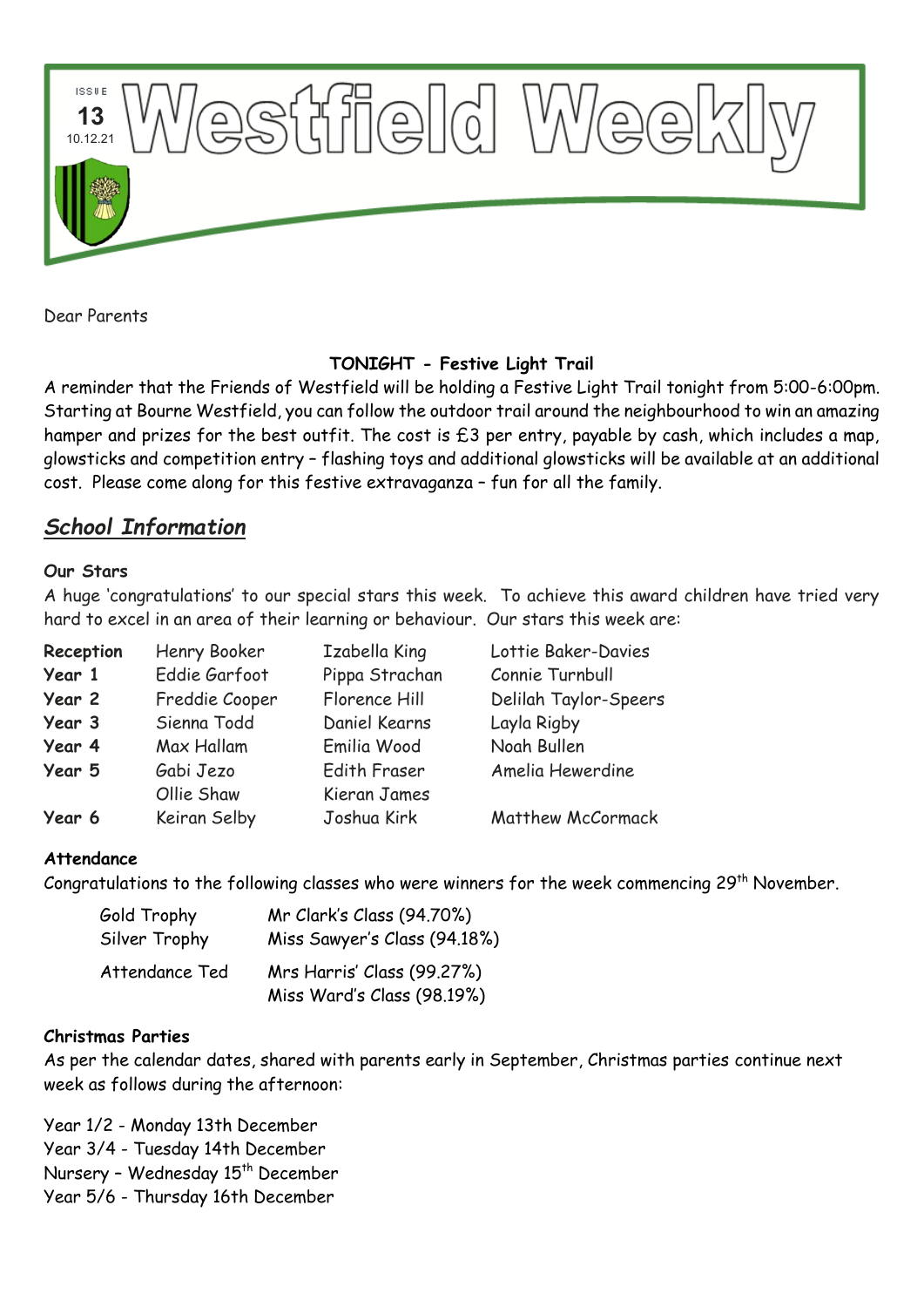On the day of their party, children may come to school in their party clothes. Please ensure that your child dresses appropriately for the weather and sensible shoes are worn. It may be that your child wears jeans/leggings with a sparkly top/Christmas jumper.

Due to Covid, we are not asking parents to bring in food to share across the class/year group. Please send your child to school with 2 items, in a small named tub/plastic bag, that they can enjoy during their party - this could be a cake and a bag of crisps or something similar - NO PRODUCTS CONTAINING NUTS PLEASE.

If you have any questions, please e-mail [enquiries@bournewestfield.lincs.sch.uk.](mailto:enquiries@bournewestfield.lincs.sch.uk)

## **Reminder - Reception Nativity**

A reminder that our Reception Nativity events will take place next week as follows:

The revised dates are as follows: Monday 13th December 2:30pm - **Mrs Bull** Tuesday 14th December 2:30pm - **Miss Binder** Wednesday 15th December 2:30pm - **Mrs Church**

We would ask that you:

- only attend on the date allocated for your child's class
- only two adults per child attend we will be completing a register on the door
- take a lateral flow test before attending
- wear a mask throughout the performance
- Enjoy the show!!!!

We appreciate this is a change to the original arrangements, but the current circumstances demand for us to act to keep staff, children and their families safe whilst still enjoying the festive season.

### **Oracy Challenge: Describing perspectives**

A perspective is a particular point of view. Why do you think is it important to consider different perspectives? By putting ourselves in someone else's shoes we can consider how they might be feeling. In this activity, you'll need to use your oracy skills to consider a familiar story from a different point of view. Flip the story of Goldilocks and the Three Bears to take on the perspective of Goldilocks. Why do you think she was breaking into the bears' house in the first place? Role play the different characters in a story and imagine a conversation between them. What would they say? How do they feel and why?

### **Reminder - School Lunch Deadline**

A reminder that next Tuesday, 14<sup>th</sup> December is the deadline for ordering meals for the first week back in January. The kitchen will not be able to accommodate for any unordered meals.

### **Telephone/IT System Upgrade**

Following a recent upgrade of our telephone systems at school, further work is taking place towards the end of next week. This may result in our telephone lines being down for a short period after the morning rush of calls is over. If you try to call and are unable to get through, please wait a short while and try again – thank you.

## **Cleaner Vacancy**

We have a vacancy for a cleaner to work from 4-6pm daily (term time only plus 20 hours in the summer holidays, worked over 3 days). If you, or anyone you know is interested, please contact the school office for an application form. The salary is £18,448pa pro-rata and all employees are subject to an enhanced DBS check. This position is available for anyone Sixth Form age or over.